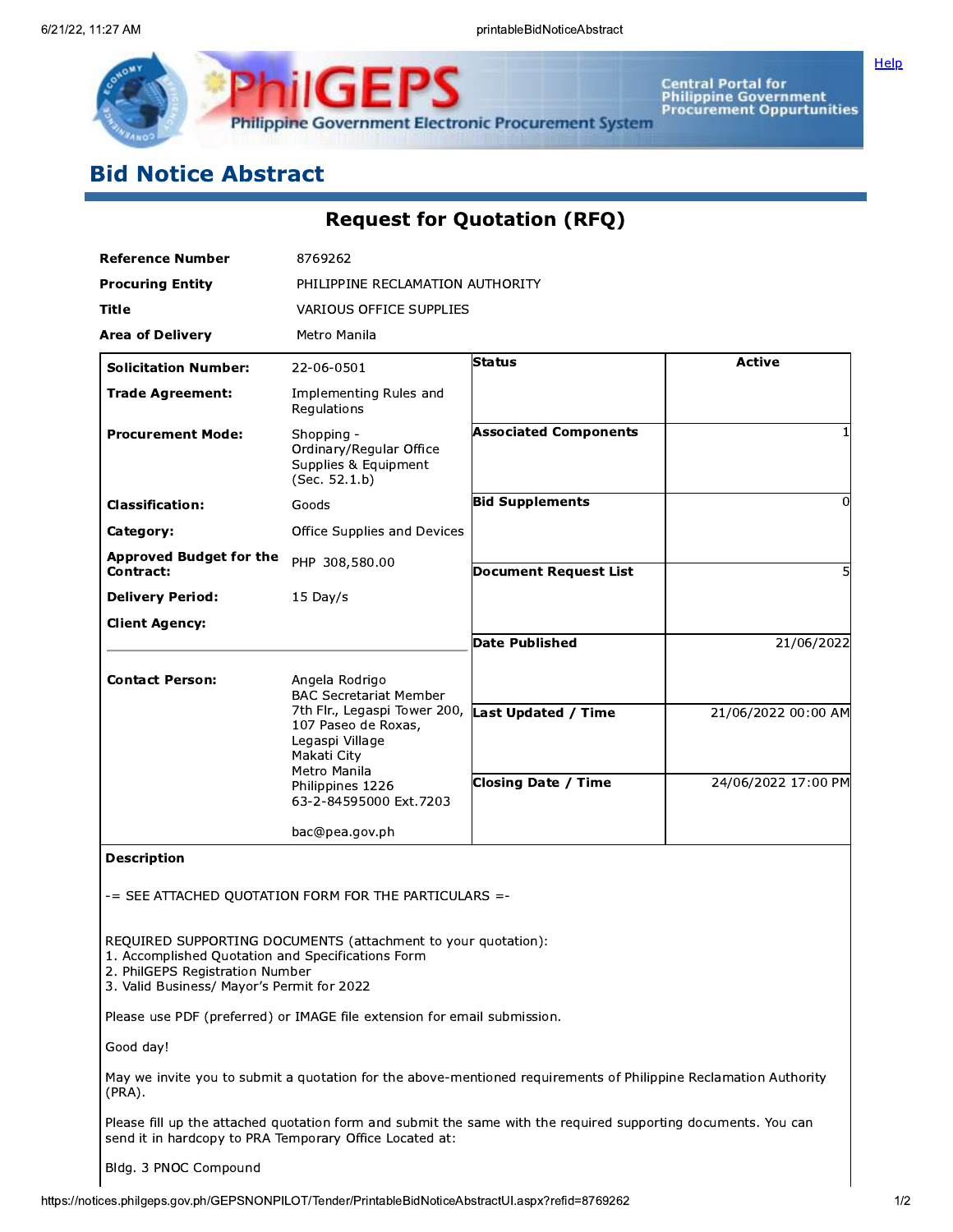Energy Center, Rizal Drive Bonifacio Global City Fort Bonifacio, Taguig City

You may also email your proposal to bac@pea.gov.ph for the attention of BAC Secretariat. Online submission is preferred. Kindly check our website at http://www.pea.gov.ph for announcement of office hours during the community quarantine.

Quotation must be submitted on or before the quotation closing date as shown above. Quotation received with incomplete requirements and those received after the closing date will not be accepted. You may write your queries and concerns to bac@pea.gov.ph.

#### Line Items

| <b>Item No.</b> | Product/Service Name    | <b>Description</b>               |      | Quantity UOM Budget (PHP) |
|-----------------|-------------------------|----------------------------------|------|---------------------------|
|                 | Various Office Supplies | Refer to attached Quotation Form | Lot. | 308,580.00                |

### Other Information

Email bac@pea.gov.ph for your online submission or queries related to this procurement. The advertisement is also posted at www.pea.gov.ph.

Submission of proposals in hardcopy and the delivery of the items being procured is at: Bldg. 3 PNOC Compound Energy Center, Rizal Drive Bonifacio Global City Fort Bonifacio, Taguig City

Created by **Angela Rodrigo** 

**Date Created** 20/06/2022

The PhilGEPS team is not responsible for any typographical errors or misinformation presented in the system. PhilGEPS only displays information provided for by its clients, and any queries regarding the postings should be directed to the contact person/s of the concerned party.

© 2004-2022 DBM Procurement Service. All rights reserved. The state of the state of the state of the Sitemap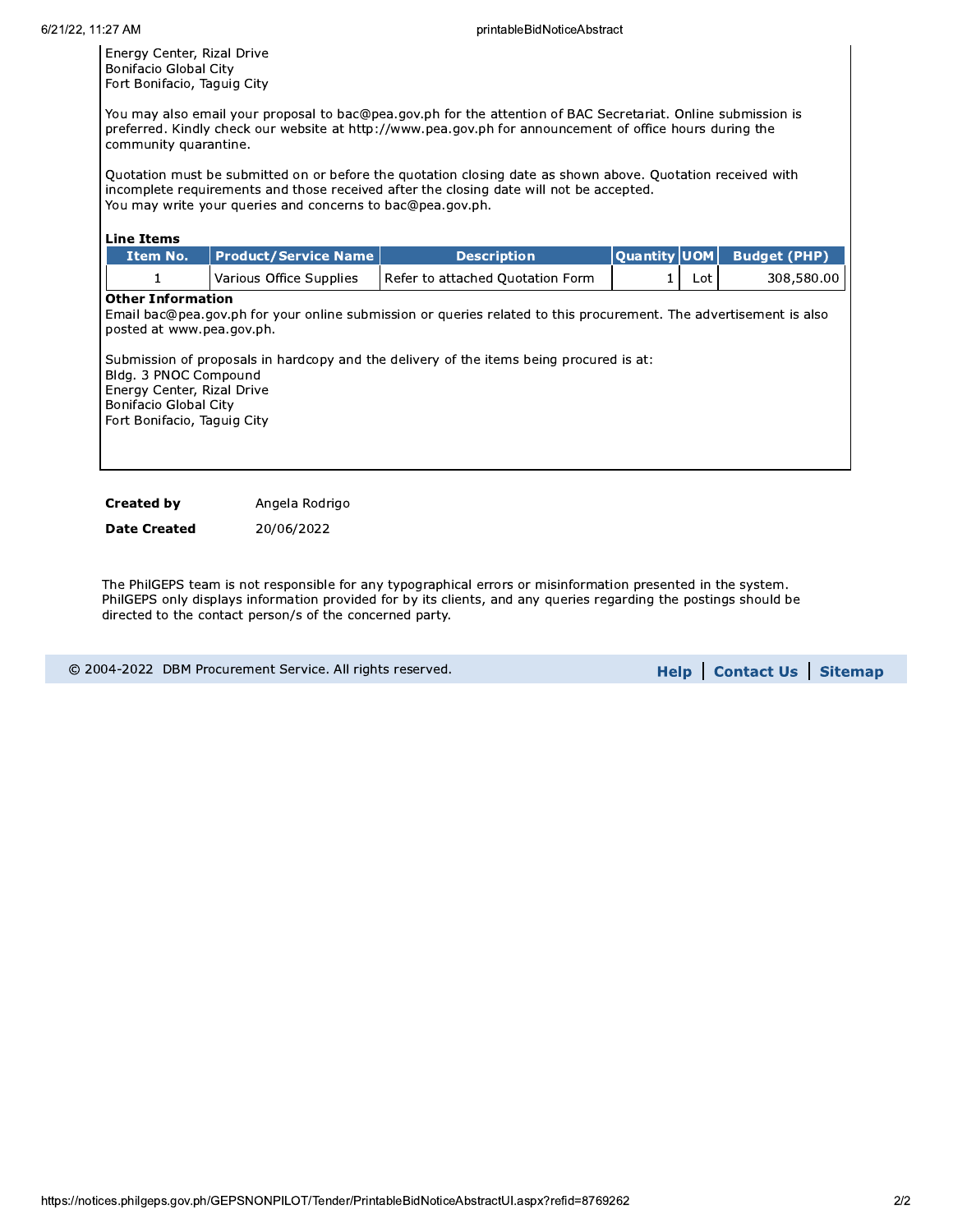# Republic of the Philippines OFFICE OF THE PRESIDENT **LIPPINE RECLAMATION AUTHORITY**

7<sup>th</sup> floor, Legaspi Towers 200 Bldg., 107 Paseo De Roxas St., Legaspi Village, 1226 City of Makati Tel. No.: (02) 459-5000 · Facsimile No.: (02) 815-2662 Website: www.pea.gov.ph . Email: info@pea.gov.ph

## **REQUEST FOR QUOTATION (Shopping or SVP**  $\overline{P50,000}$  **or less)** Date: \_\_\_\_\_\_\_\_\_\_\_

|               | <b>VARIOUS OFFICE SUPPLIES</b> | PhilGEPS Ref. No.:                         | 8769262                       |
|---------------|--------------------------------|--------------------------------------------|-------------------------------|
| Project Name: |                                | Approved Budget for<br>the Contract (ABC): | $\frac{1}{2}$ 308,580.00 ONLY |
|               |                                | Closing Date:                              | <b>24 JUNE 2022</b>           |

### **INSTRUCTIONS:**

| 1. Do not alter the contents of this form in any way.<br>2. Bidder shall provide correct and accurate information required in this form.<br>3. Any interlineations, erasures, or overwriting shall be valid only if they are signed or<br>initialed by the duly authorized representative.         | <b>ATTACH THE FOLLOWING</b><br><b>DOCUMENTS WITH YOUR</b><br><b>QUOTATION</b> |
|----------------------------------------------------------------------------------------------------------------------------------------------------------------------------------------------------------------------------------------------------------------------------------------------------|-------------------------------------------------------------------------------|
| 4. If another form is used other than this RFQ, the quotation shall contain all the<br>mandatory requirements/provisions including manifestation on the agreement with<br>the Terms and Conditions of this RFQ.                                                                                    | $\checkmark$ Valid PhilGEPS<br><b>Registration Number</b>                     |
| 5. Quote your lowest net government price(s), taxes included, F. O. B. destination, for<br>the item(s)/service(s) listed hereunder, indicating the shortest time of delivery and<br>furnishing this Office with descriptive brochures, catalogues (if available), and/or<br>samples (if required). | Mayor's/Business Permit<br>for $2022$                                         |
| 6. Indicate the brand name of the offered item/s (if applicable).                                                                                                                                                                                                                                  |                                                                               |
| 7. The Technical Specifications must be complied with. Failure to do so shall render the<br>quotation ineligible/disqualified.                                                                                                                                                                     |                                                                               |
| 8. For EXCLUSIVE MANUFACTURER, DISTRIBUTOR OR AGENT IN THE                                                                                                                                                                                                                                         |                                                                               |
| <b>PHILIPPINES</b> , attach appropriate documents to the said effect.                                                                                                                                                                                                                              |                                                                               |
| 9. E-mail duly accomplished form to bac@pea.gov.ph or submit said form to PRA                                                                                                                                                                                                                      |                                                                               |
| Office (BAC Secretariat). ONLINE SUBMISSION IS PREFERRED.                                                                                                                                                                                                                                          |                                                                               |
| 10. Quotations, including documentary requirements, received after the Closing                                                                                                                                                                                                                     |                                                                               |
| Date/Deadline shall not be accepted.                                                                                                                                                                                                                                                               | (Per 2016 Revised IRR of R.A. 9184)                                           |
| 11. Quotations exceeding the Approved Budget for the Contract (ABC) shall be rejected.                                                                                                                                                                                                             |                                                                               |

## **SUPPLIER INFORMATION** (Fill-out completely):

| Company Name: | PhilGEPS Reg. No.:     |  |
|---------------|------------------------|--|
|               | TIN:                   |  |
| Address and   | Email Address:         |  |
| Website       | <b>Contact Number:</b> |  |

### **OFFICIAL QUOTATION FROM THE SUPPLIER:**

|    | $NO.$ QTY. | <b>UNIT</b> | <b>DESCRIPTION</b>               | <b>BRAND NAME</b><br>(if applicable) | <b>UNIT</b><br>PRICE* | <b>TOTAL PRICE</b><br>(Unit Price x Qty)* |
|----|------------|-------------|----------------------------------|--------------------------------------|-----------------------|-------------------------------------------|
| 1. | 450        | <b>box</b>  | CLIP, Backfold, 19mm             |                                      |                       |                                           |
| 2. | 600        | <b>box</b>  | CLIP, Backfold, 25mm             |                                      |                       |                                           |
| З. | 731        | box         | CLIP, Backfold, 32mm             |                                      |                       |                                           |
| 4. | 1030       | box         | CLIP, Backfold, 50mm             |                                      |                       |                                           |
| 5. | 195        | <b>box</b>  | FASTENER, metal, non-sharp edges |                                      |                       |                                           |
| 6. | 100        | set         | <b>MARKER, fluorescent</b>       |                                      |                       |                                           |
| 7. | 80         | рc          | <b>MARKER, permanent, Black</b>  |                                      |                       |                                           |

| Signature Over Printed Name<br>of Authorized Representative | Position: | Ver. as of June 2022<br>Page 1 of 6 |
|-------------------------------------------------------------|-----------|-------------------------------------|
|                                                             |           |                                     |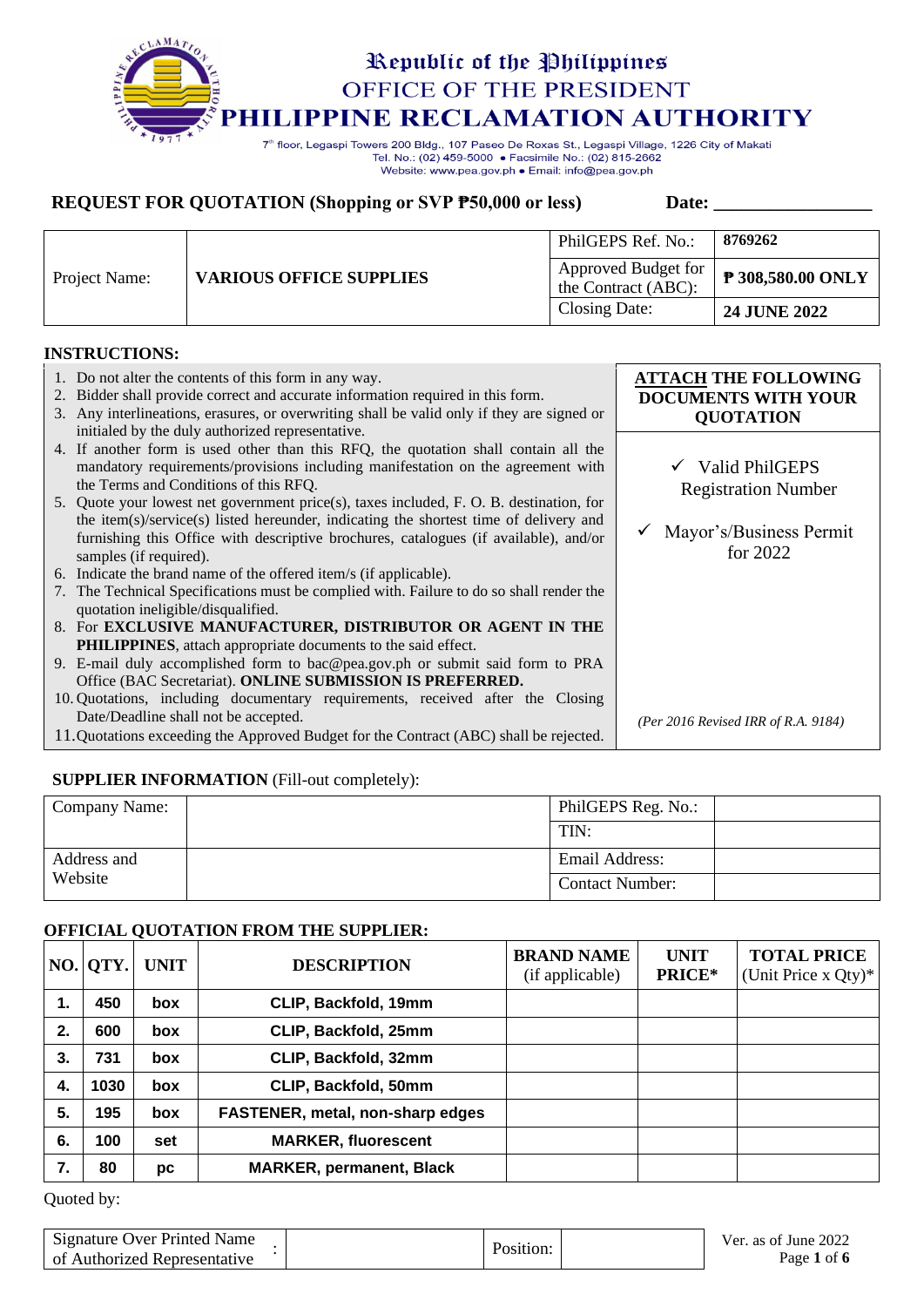| 8.  | 80                                    | рc   | <b>MARKER, permanent, Blue</b>                                                                                                                                                     |  |  |  |  |  |
|-----|---------------------------------------|------|------------------------------------------------------------------------------------------------------------------------------------------------------------------------------------|--|--|--|--|--|
| 9.  | 80                                    | рc   | <b>MARKER, permanent, Red</b>                                                                                                                                                      |  |  |  |  |  |
| 10. | 65                                    | pc   | <b>MARKER, whiteboard, Black</b>                                                                                                                                                   |  |  |  |  |  |
| 11. | 65                                    | рc   | <b>MARKER, whiteboard, Blue</b>                                                                                                                                                    |  |  |  |  |  |
| 12. | 65                                    | pc   | <b>MARKER, whiteboard, Red</b>                                                                                                                                                     |  |  |  |  |  |
| 13. | 600                                   | box  | PAPER CLIP, vinyl/plastic coated,<br>jumbo 50mm                                                                                                                                    |  |  |  |  |  |
| 14. | 45                                    | pc   | <b>PUNCHER, heavy duty</b>                                                                                                                                                         |  |  |  |  |  |
| 15. | 460                                   | roll | TAPE, transparent, 24mm                                                                                                                                                            |  |  |  |  |  |
| 16. | 245                                   | roll | TAPE, transparent, 48mm                                                                                                                                                            |  |  |  |  |  |
|     |                                       |      | Delivery within 15 calendar days<br>Delivery address:<br>Bldg. 3 PNOC Compound<br><b>Energy Center, Rizal Drive</b><br><b>Bonifacio Global City</b><br>Fort Bonifacio, Taguig City |  |  |  |  |  |
|     | <b>GRAND TOTAL IN PHILPPINE PESO:</b> |      |                                                                                                                                                                                    |  |  |  |  |  |

*\*Note: Amount shall be inclusive of taxes and delivery charges (if applicable).*

**TERMS AND CONDITIONS** (Fill-out completely the required information):

- 1. Payment shall be in the form of **Company Check** and price validity shall be **45 calendar days.**
- 2. Availability of item/s:
	- Delivery Within  $\frac{15}{2}$  calendar days (c.d.) upon
	- □ Pick-up receipt of Purchase Order (P.O.)
- 3. For Goods, the item/s shall be inspected on the scheduled date and time of the Procuring Unit.
- 4. Warranty period:
	- □ Not Applicable
	- $\Box$  Applicable warranty period shall be
- 5. Indicate if quotation is:
	- □ VAT INCLUSIVE
	- □ NON-VAT (**ATTACH CERTIFICATION**)
- 6. Suppliers must download the attached document of a bid before the closing date to be included in the Document Request List (DRL). Suppliers must be registered in PhilGEPS.
- 7. Supplier must be ready to provide proof of compliance (pictures, brochure, certification, etc.) and sample when required by the BAC for evaluation purposes.
- 8. By submitting this quotation, supplier is authorizing PRA to deduct the following from the total amount as payment for taxes:

|         | <b>GOODS</b> |                    |              | <b>SERVICES</b>      |                 |                    |              |                      |
|---------|--------------|--------------------|--------------|----------------------|-----------------|--------------------|--------------|----------------------|
|         | EXPANDED     | <b>TAX</b>         | <b>FINAL</b> | <b>TAX</b>           | <b>EXPANDED</b> | <b>TAX</b>         | <b>FINAL</b> | <b>TAX</b>           |
|         | W/TAX        | <b>CERTIFICATE</b> | <b>VAT</b>   | <b>ICERTIFICATE</b>  | W/TAX           | <b>CERTIFICATE</b> |              | VAT CERTIFICATE      |
| VATABLE | 1%           | BIR Form 2307      | 5%           | <b>BIR Form 2307</b> | 2%              | BIR Form 2307      | 5%           | <b>BIR Form 2307</b> |
| NON-VAT | 1%           | BIR Form 2307      | $1\%$        | BIR Form 2306        | 2%              | BIR Form 2307      | 1%           | BIR Form 2306        |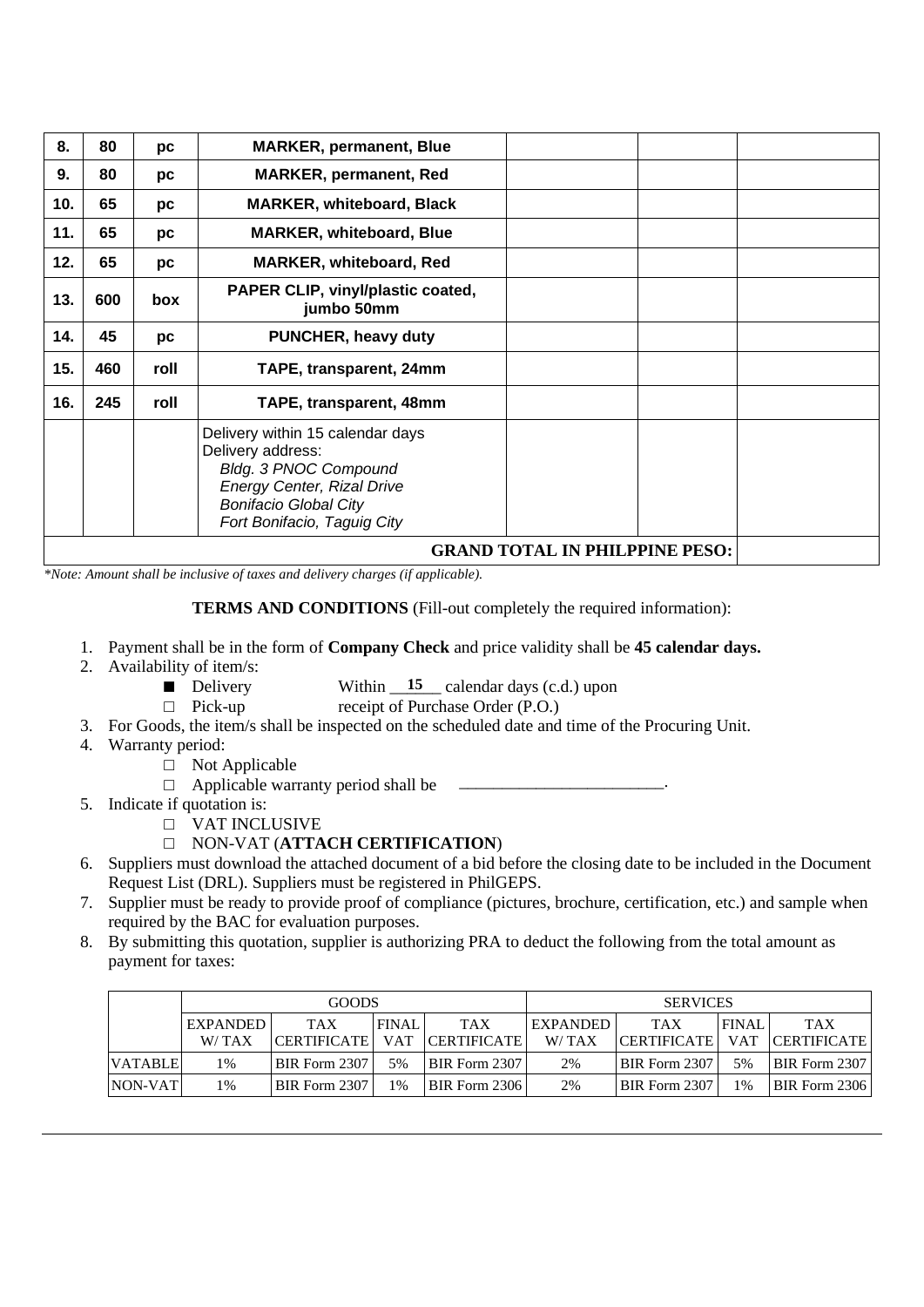## **TECHNICAL SPECIFICATIONS**

| <b>SPECIFICATIONS</b>                                                                                                                                                                                                                                                                                | <b>COMPLY/NOT</b><br><b>COMPLY</b> | <b>REMARKS</b> |
|------------------------------------------------------------------------------------------------------------------------------------------------------------------------------------------------------------------------------------------------------------------------------------------------------|------------------------------------|----------------|
| CLIP, Backfold, 19mm, 450 boxes<br>All metal<br>Clamping Length: 19mm (-lmm)<br>Clamping Depth: 10mm (min.)<br>Thickness of Metal: 0.20mm (min.)<br>Diameter of Clip Handles: 1.0mm (min.)<br>One (1) box, Twelve (12) pieces per box                                                                |                                    |                |
| CLIP, Backfold, 25mm, 600 boxes<br>All metal<br>Clamping Length: 25mm (-lmm)<br>Clamping Depth: 13mm (min.)<br>Thickness of Metal: 0.22mm (min.)<br>Diameter of Clip Handles: 1.2mm (min.)<br>One (1) box, Twelve (12) pieces per box                                                                |                                    |                |
| CLIP, Backfold, 32mm, 731 boxes<br>All metal<br>Clamping Length: 32mm (-lmm)<br>Clamping Depth: 14mm (min.)<br>Thickness of Metal: 0.30mm (min.)<br>Diameter of Clip Handles: 1.45mm (min.)<br>One (1) box, Twelve (12) pieces per box                                                               |                                    |                |
| CLIP, Backfold, 50mm, 1030 boxes<br>All metal<br>Clamping Length: 50mm (-lmm)<br>Clamping Depth: 25mm (min.)<br>Thickness of Metal: 0.33mm (min.)<br>Diameter of Clip Handles: 1.85mm (min.)<br>One (1) box, Twelve (12) pieces per box                                                              |                                    |                |
| FASTENER, metal, non-sharp edges, 195 boxes<br>For paper<br>Metal, non-corroding<br>Thickness: Base with Prongs and Compressor: 0.30mm<br>Able to hold 25mm thick of Multipurpose Paper (70gsm<br>70mm between prongs<br>With prongs forming an integral part of the base<br>Fifty (50) sets per box |                                    |                |
| No. of Contract of                                                                                                                                                                                                                                                                                   |                                    |                |

| Signature Over Printed Name  | Position: | Ver. as of June 2022 |
|------------------------------|-----------|----------------------|
| of Authorized Representative |           | Page 3 of 6          |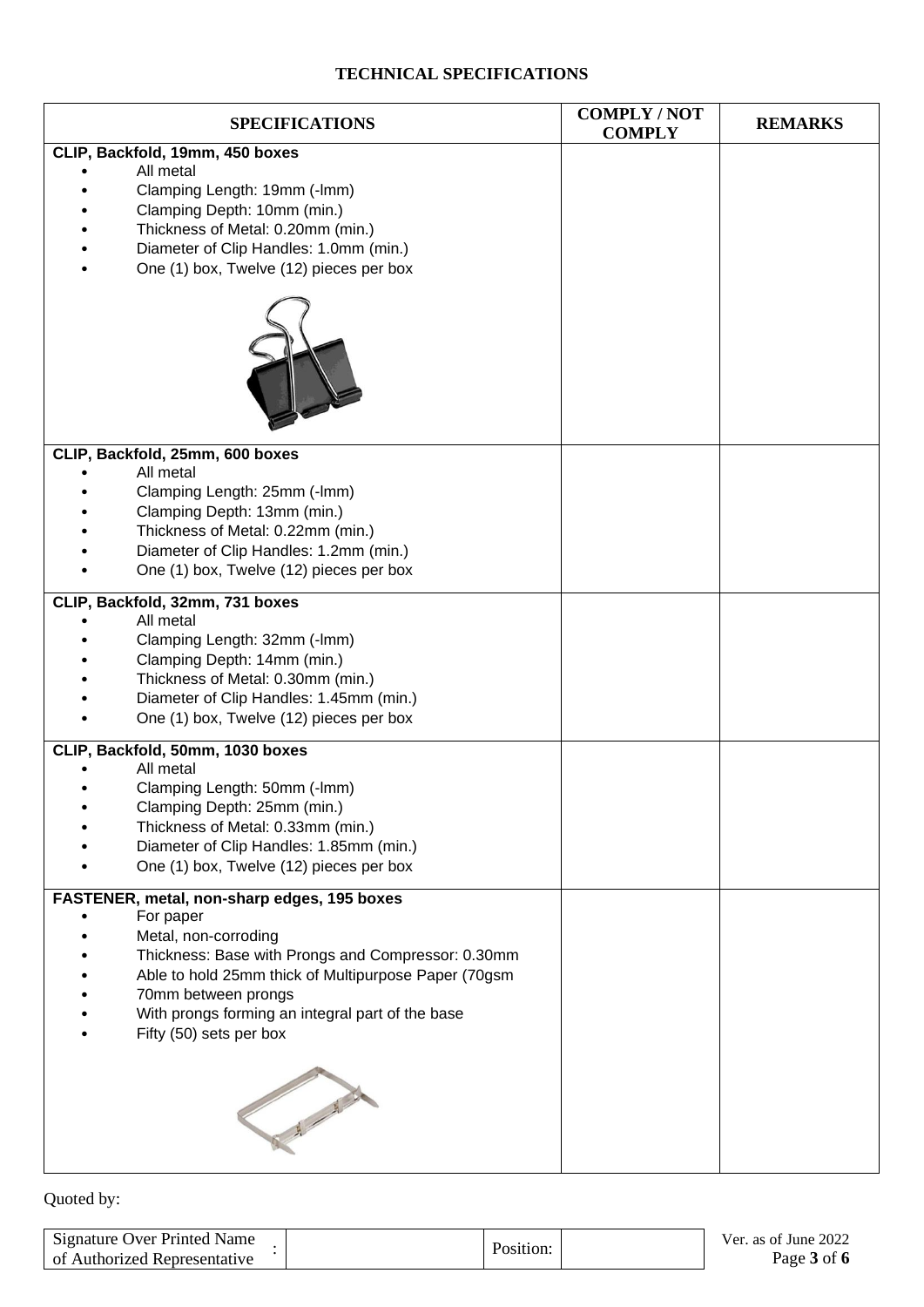| <b>MARKER, fluorescent, 100 sets</b>                                              |  |
|-----------------------------------------------------------------------------------|--|
| <b>Barrel: Flat</b>                                                               |  |
| Tip: Chisel point                                                                 |  |
| Color: Three (3) assorted colors per set                                          |  |
| Material and Structure: The barrel and the cap shall be made of                   |  |
| plastic and the cap shall fit snugly or firmly to the barrel and of               |  |
| such structure that will easily cap and uncap                                     |  |
| Quality: Writing Performance: Fluorescent Marker shall                            |  |
| continuously highlight for a distance of at least 100 meters under                |  |
| normal pressure and shall not show noticeable change in ink                       |  |
| intensity.                                                                        |  |
| Legibility of Highlighted Word: Fluorescent markers shall                         |  |
| highlight a line, word or words, The highlighted line, word or                    |  |
|                                                                                   |  |
| words when reproduced thru fax, scanner and photocopier shall                     |  |
| be legible.                                                                       |  |
| Impact Resistance: The fluorescent marker shall not show any                      |  |
| abnormalities in appearance and highlighting performance.                         |  |
| Brand shall be engraved/embossed/printed on the item                              |  |
| Packaging: Three (3) color per set                                                |  |
|                                                                                   |  |
|                                                                                   |  |
|                                                                                   |  |
|                                                                                   |  |
|                                                                                   |  |
|                                                                                   |  |
|                                                                                   |  |
| MARKER, permanent (Black, Blue, Red 80 pcs each)                                  |  |
| Ink Color: Black, Blue, Red                                                       |  |
| Tip: Felt, bullet type                                                            |  |
| Point: Medium                                                                     |  |
| Structure: The barrel and the cap shall fit snugly or firmly to the               |  |
|                                                                                   |  |
| barrel and of such structure that will easily cap and uncap                       |  |
|                                                                                   |  |
|                                                                                   |  |
|                                                                                   |  |
|                                                                                   |  |
|                                                                                   |  |
|                                                                                   |  |
|                                                                                   |  |
|                                                                                   |  |
|                                                                                   |  |
|                                                                                   |  |
| MARKER, whiteboard (Black, Blue, Red, 65 pcs each)<br>Ink Color: Black, Blue, Red |  |
|                                                                                   |  |
| Tip: Felt, bullet type                                                            |  |
| Brand shall be engraved/embossed/printed on the item                              |  |
| Structure: The barrel and the cap shall fit snugly or firmly to the               |  |
| barrel and of such structure that will easily cap and uncap                       |  |
|                                                                                   |  |
|                                                                                   |  |
|                                                                                   |  |
|                                                                                   |  |
|                                                                                   |  |
|                                                                                   |  |
|                                                                                   |  |
|                                                                                   |  |
|                                                                                   |  |
|                                                                                   |  |

| <b>Signature Over Printed Name</b> |           | Ver. as of June 2022 |
|------------------------------------|-----------|----------------------|
| of Authorized Representative       | Position. | Page 4 of 6          |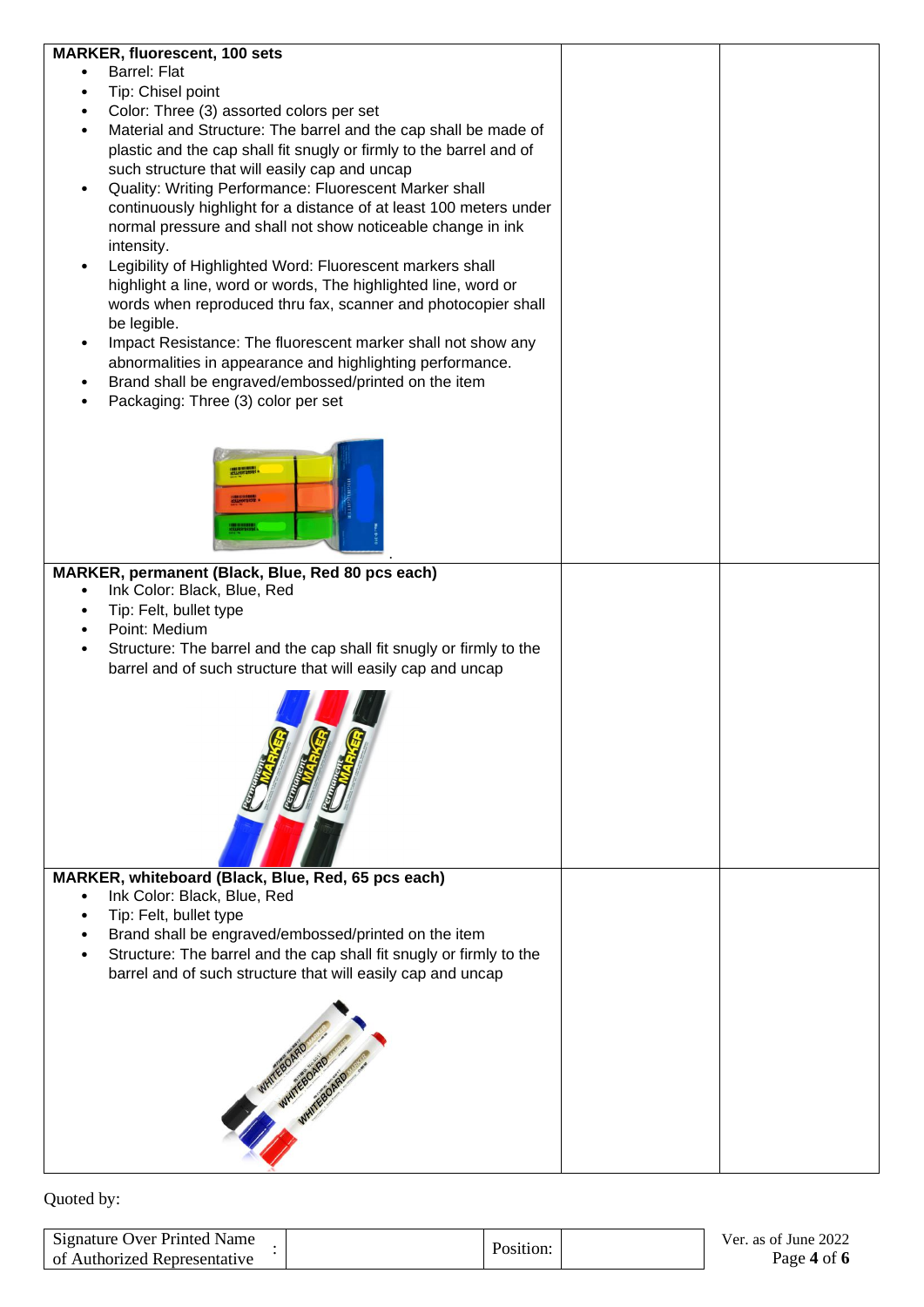| PAPER CLIP, vinyl/plastic coated, jumbo 50mm, 600 boxes                  |  |
|--------------------------------------------------------------------------|--|
| Wire Diameter: 1.0mm (min)                                               |  |
| Length of Clip: 50mm (min)                                               |  |
| Total length of Wire Used: 155mm (min)<br>$\bullet$                      |  |
| <b>Assorted Colors</b>                                                   |  |
| One hundred (100) pieces per box or 120 grams (min) (net of<br>$\bullet$ |  |
|                                                                          |  |
| box)                                                                     |  |
|                                                                          |  |
|                                                                          |  |
|                                                                          |  |
|                                                                          |  |
|                                                                          |  |
|                                                                          |  |
|                                                                          |  |
|                                                                          |  |
|                                                                          |  |
|                                                                          |  |
| PUNCHER, heavy duty, 45 pcs                                              |  |
| Punching Capacity: 30 sheets of 70gsm Multipurpose Paper<br>$\bullet$    |  |
| With two hole guide                                                      |  |
| Diameter of Hole: 7mm (approx.)                                          |  |
| <b>Construction/ Structure</b>                                           |  |
| The operating lever, base and frame shall be connected<br>$\circ$        |  |
| to each other and be capable of smooth repetitive                        |  |
| operation                                                                |  |
| Easy insertion of paper.<br>$\circ$                                      |  |
| The distance between the two holes shall be 70mm<br>$\circ$              |  |
| $(\pm 0.5$ mm) center-to-center.                                         |  |
| The punching depth shall be $12mm (\pm 1mm)$<br>$\circ$                  |  |
| The puncher shall be provided with a lever lock<br>$\circ$               |  |
| The receptacle base shall not chip off, break, crack,<br>$\circ$         |  |
| warp or the like                                                         |  |
| Individually packed                                                      |  |
|                                                                          |  |
|                                                                          |  |
|                                                                          |  |
|                                                                          |  |
|                                                                          |  |
|                                                                          |  |
|                                                                          |  |
|                                                                          |  |
|                                                                          |  |
|                                                                          |  |
|                                                                          |  |
| TAPE, transparent, 24mm, 460 rolls                                       |  |
| Width: 24mm (±lmm)                                                       |  |
| Usable Length: 50 meters                                                 |  |
| Base Material: Biaxially-oriented Polypropylene                          |  |
| Adhesion Strength: 6N/24mm (min)                                         |  |
| Breaking Strength: 14N/24mm (min)                                        |  |
|                                                                          |  |
|                                                                          |  |
|                                                                          |  |
|                                                                          |  |
|                                                                          |  |
|                                                                          |  |
|                                                                          |  |
|                                                                          |  |
|                                                                          |  |
|                                                                          |  |
|                                                                          |  |

| Signature Over Printed Name  |           | Ver. as of June 2022 |
|------------------------------|-----------|----------------------|
| of Authorized Representative | Position: | Page 5 of 6          |